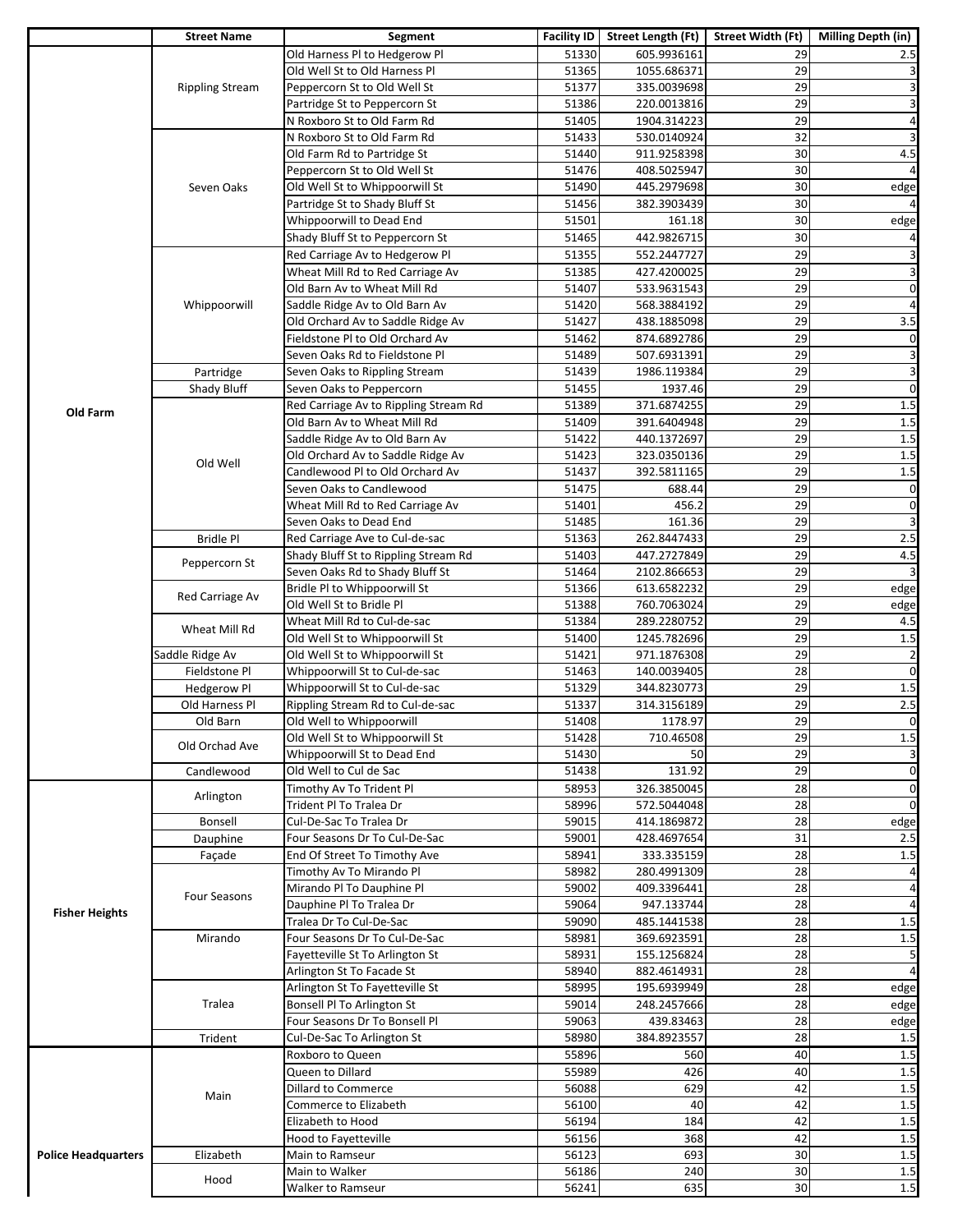|                      |                       | Fayetteville to Newman                     | 56335  | 82          | 34              | 1.5            |
|----------------------|-----------------------|--------------------------------------------|--------|-------------|-----------------|----------------|
|                      | Ramseur               | Newman to Hood                             | 56322  | 248         | 34              | 1.5            |
|                      |                       | <b>Hood to Elizabteh</b>                   | 56242  | 328         | 48              | 1.5            |
|                      |                       | Elizabeth to Dillard                       | 56147  | 241         | 48              | 1.5            |
| <b>Thoroughfares</b> |                       | Ramblewood Ave to Thaxton Pl               | 100543 | 1062.583372 | 65              | 3              |
|                      |                       | Carlton Crossing Dr to Gaithers Pointe Dr  | 59855  | 692.3870627 | 65              | $\overline{3}$ |
|                      |                       | Gaithers Pointe Dr to Linden Oaks Av       | 59942  | 724.2862054 | 46              | 3              |
|                      |                       | Linden Oaks Av to Carlton Crossing Dr      | 59974  | 909.9886179 | 46              | 3              |
|                      |                       |                                            |        |             |                 |                |
|                      |                       | Carlton Crossing Dr to Kettering Dr        | 60106  | 492.6115848 | 46              | 3              |
|                      |                       | Kettering Dr to Valley Ridge Dr            | 60180  | 482.7853221 | 46              | 3              |
|                      |                       | Valley Ridge Dr to Blakeford Dr            | 60284  | 867.0829906 | 46              | 3              |
|                      |                       | Blakeford Dr to Vistawood Wy               | 60326  | 324.9880666 | 58              | 3              |
|                      | Roxboro               | Vistawood Wy to Greenview Dr               | 60409  | 766.563436  | 46              | 3              |
|                      |                       | Greenview Dr to Eagle Ridge Ct             | 60435  | 251.1444515 | 46              | 3              |
|                      |                       | Eagle Ridge Ct to Oakbrook Dr              | 60502  | 667.2125621 | 46              | 3              |
|                      |                       | Oakbrook Dr to Heatherwood Ln              | 60580  | 1204.506518 | 46              | 3              |
|                      |                       | Shady Creek Dr to Hope Valley Rd           | 60683  | 734.9975012 | 46              | 3              |
|                      |                       | Grey Elm Trl to Ramblewood Ave             | 100545 | 581.3548315 | 65              | 3              |
|                      |                       | Thaxton PI to Carlton Crossing Dr          | 64655  | 729.9873407 | 65              | 3              |
|                      |                       |                                            |        |             |                 |                |
|                      |                       | Heatherwood Ln to Shady Creek Dr           | 60636  | 1218.564336 | 46              | $\overline{3}$ |
|                      |                       | Martin Luther King Jr Pkwy to Grey Elm Trl | 100544 | 916.0970995 | 65              | 3              |
|                      |                       | Meriwether Dr to Danube Ln                 | 52177  | 1325.923229 | 34              | 3              |
|                      | Carver                | Ben Franklin By to Commons By              | 52336  | 560.7689866 | 34              | 3              |
|                      |                       | Patrick Henry Dr to Ben Franklin Bv        | 52379  | 392.9573564 | 45              | 3              |
|                      |                       | N Roxboro St to Patrick Henry D            | 2725   | 465.4652845 | 45              | 3              |
|                      | <b>Belmont Dr</b>     | Dodson St to Mansfield Av                  | 55377  | 492.4243318 | 20              |                |
|                      | East Oak Dr           | Cole Mill Rd to Meadowbrook Av             | 52157  | 1039.381918 | 18              |                |
|                      | Carpenter Fletcher Rd | Lacy Rd to Bluestone Rd                    | 61190  | 534.4404984 | 19              |                |
|                      | North Pointe Dr       | Woodmont Dr to Guess Rd                    | 63339  | 236.3729767 | 60              |                |
|                      | North Pointe Dr       |                                            | 53057  | 4385.408091 | 39              |                |
|                      |                       | Broad St to Woodmont Dr                    |        |             |                 |                |
|                      | Raynor St             | N Miami By to Fidelity Dr                  | 55806  | 466.4597569 | 28              |                |
|                      | Massey Ave            | Fayetteville St to Merrick St              | 57247  | 347.226636  | 27              |                |
|                      | Red Oak Ave           | Atlantic St to Fayetteville St             | 58426  | 347.4745006 | 28              |                |
|                      | Carpenter Fletcher Rd | Barbee Rd to Timbermill Ln                 | 60820  | 417.5585201 | 22              |                |
|                      | Owen St               | Angier Av to Bruce St                      | 57193  | 212.83382   | 22              |                |
|                      | Massey Ave            | Merrick St to Spaulding St                 | 57272  | 344.4776382 | 27              |                |
|                      | Carpenter Fletcher Rd | Bluestone Rd to E Woodcroft Pw             | 61440  | 483.1956414 | 19              |                |
|                      | S Hoover Rd           | Ashe St to Boone St                        | 57430  | 2714.423088 | 20              |                |
|                      | Racine St             | Mossdale Av to Archdale Dr                 | 58875  | 850.5203972 | 28              |                |
|                      | Carpenter Fletcher Rd | Lone Tree Ct to Lacy Rd                    | 61103  | 385.0336244 | 19              |                |
|                      |                       |                                            | 61310  |             | 19              |                |
|                      | Carpenter Fletcher Rd | Sandstone Dr to Kemmont Dr                 |        | 753.1800076 |                 |                |
|                      | S Elm St              | Walker St to Henderson St                  | 56483  | 183.1232048 | 15              |                |
|                      | S Elm St              | Henderson St to E Ramseur St               | 56504  | 220.6829374 | 15              |                |
|                      | Cornwall Rd           | Surrey Ln to Dover Rd                      | 59340  | 1472.501001 | 16              |                |
|                      | Surrey Rd             | Exeter Wy to Dover Rd                      | 59243  | 407.7521864 | 16              |                |
|                      | Surrey Rd             | Surrey Rd to Dover Rd                      | 101348 | 207.0128785 | 16              |                |
|                      | Carpenter Fletcher Rd | Wedgewood Ln to Bluestone Rd               | 61404  | 235.9796828 | 19              |                |
|                      | Carpenter Fletcher Rd | Timbermill Ln to Beechtree Ct              | 60930  | 326.6967697 | 22              |                |
|                      | Fifteenth St          | W Main St to Hillsborough Rd               | 54623  | 906.7600398 | 44              |                |
|                      | Hinson Dr             | Glenbrook Dr to De Mille St                | 53009  | 225.3596379 | 34              |                |
|                      | Knollwood Dr          | Cole Mill Rd to Nancy Rhodes Dr            | 51841  | 778.1718517 | 20              |                |
|                      | Granby St             | Granby St to Drew St                       | 14354  | 474.2750457 | 22              |                |
|                      | Watts St              | W Knox St to Englewood Av                  | 54174  | 662.260345  | 30              |                |
|                      |                       |                                            |        |             |                 |                |
|                      | Granby St             | N Alston Av to Manteo St                   | 55257  | 359.5646429 | 22              |                |
|                      | Formosa Ave           | Concord St to Fayetteville St              | 57796  | 460.5097541 | 27              |                |
|                      | Pickett Rd            | Chapel Hill Rd to W Cornwallis Rd          | 57635  | 1011.419227 | $20\,$          |                |
|                      | Carpenter Fletcher Rd | Beechtree Ct to Lone Tree Ct               | 61025  | 360.5281897 | 19              |                |
|                      | Hinson Dr             | Waring St to Da Vinci St                   | 52916  | 883.0282975 | 34              |                |
|                      | Hinson Dr             | De Mille St to Waring St                   | 52956  | 389.3899718 | 34              |                |
|                      | Watts St              | Englewood Av to W Club Bv                  | 53985  | 678.1165864 | 30              |                |
|                      | Southgate St          | Park Av to N Guthrie Av                    | 56168  | 306.6441326 | 30              |                |
|                      | Granby St             | Manteo St to Calvin St                     | 55199  | 377.654541  | 22              |                |
|                      | Southgate St          | N Driver St to Park Av                     | 56170  | 312.1426216 | 30              |                |
|                      | Red Oak Ave           | End Of Street Maint to Crowell St          | 64393  | 568.2471564 | 28              |                |
|                      |                       |                                            |        |             |                 |                |
|                      | Knollwood Dr          | Nancy Rhodes Dr to End Maint               | 51786  | 1327.897183 | 20              |                |
| Reclamite            | Mossdale Ave          | Racine St to Archdale Dr                   | 58869  | 711.164756  | $\overline{28}$ |                |
|                      | S Roxboro St          | Hillside Av to Chestnut St                 | 56580  | 296.472569  | 38              |                |
|                      | S Roxboro St          | E Piedmont Av to E Enterprise St           | 56878  | 244.2122819 | 34              |                |
|                      | S Roxboro St          | E Enterprise St to E Umstead St            | 56995  | 347.8436378 | 34              |                |
|                      | Guess Rd              | Ida St to Sedgefield St                    | 53523  | 254.0920593 | 42              |                |